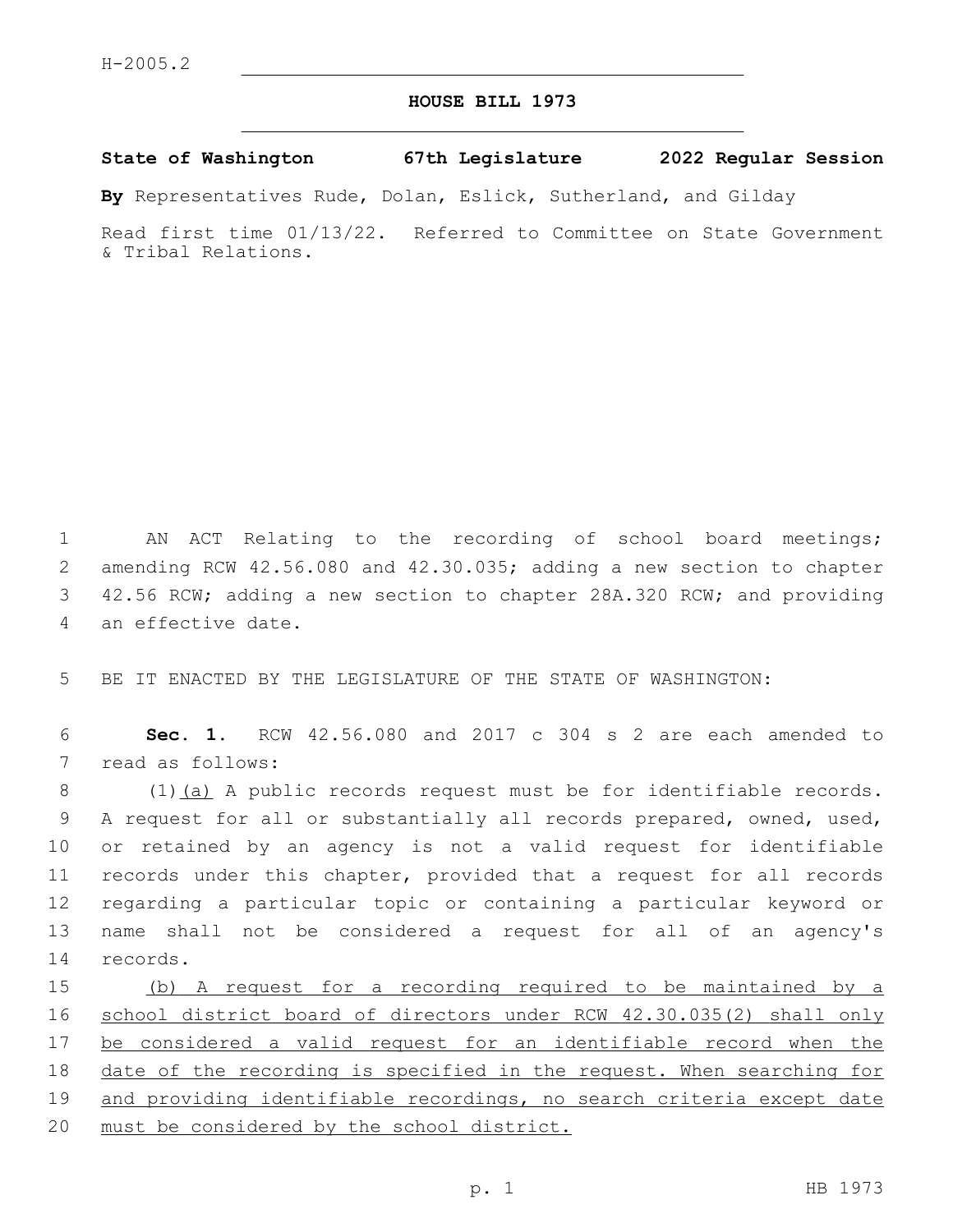(2) Public records shall be available for inspection and copying, and agencies shall, upon request for identifiable public records, make them promptly available to any person including, if applicable, on a partial or installment basis as records that are part of a larger set of requested records are assembled or made ready for inspection or disclosure. Agencies shall not deny a request for identifiable public records solely on the basis that the request is overbroad. Agencies shall not distinguish among persons requesting records, and such persons shall not be required to provide information as to the purpose for the request except to establish whether inspection and copying would violate RCW 42.56.070(8) or 42.56.240(14), or other statute which exempts or prohibits disclosure of specific information or records to certain persons. Agency facilities shall be made available to any person for the copying of public records except when and to the extent that this would unreasonably disrupt the operations of the agency. Agencies shall honor requests received in person during an agency's normal office hours, or by mail or email, for identifiable public records unless exempted by provisions of this chapter. No official format is required for making a records request; however, agencies may recommend that requestors submit requests using an agency provided 22 form or web page.

 (3) An agency may deny a bot request that is one of multiple requests from the requestor to the agency within a twenty-four hour period, if the agency establishes that responding to the multiple requests would cause excessive interference with other essential functions of the agency. For purposes of this subsection, "bot request" means a request for public records that an agency reasonably believes was automatically generated by a computer program or script.

 NEW SECTION. **Sec. 2.** A new section is added to chapter 42.56 31 RCW to read as follows:

 The failure to provide a recording of a school district board of directors meeting that is required to be recorded under RCW 42.30.035(2) shall not be a basis for finding that a requester has been denied an opportunity to inspect or copy a public record if the recording, despite the good faith efforts of the school district board of directors to create a recording, is unavailable or 38 unintelligible due to technical issues.